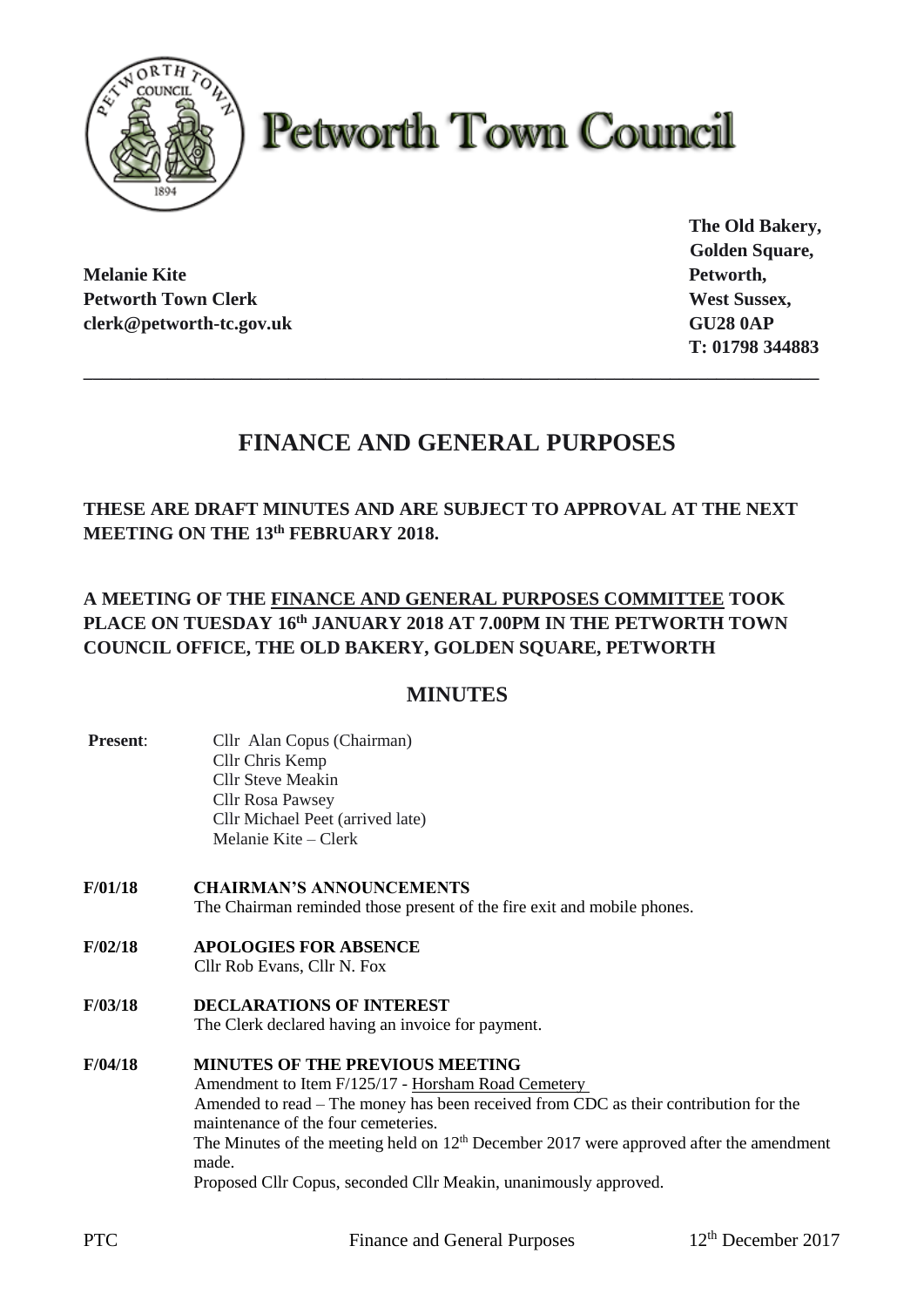#### **F/05/18 MATTERS ARISING FROM THE MINUTES**

Payment from the Farmers Market stallholder, Norbury Park Farm, was received on 3rd January 2018. Cllr Copus will check with the debt collection agency to confirm the process for cancelling the court appearance.

VAT: Cllr Copus informed the committee that he had sorted out the discrepancy in the VAT figure. There had been a number of invoices where VAT had not been claimed for over the past 2 years and none in March of 2017. A VAT claim will now be submitted.

The Clerk confirmed that an invoice had been sent to the Petworth Sports Association for the lease of the land.

The Clerk confirmed that a letter had been sent to the Leconfield Estate management office regarding the claim for the damage to the play slide and seat in Hampers Common playground. A reply had been received challenging the claim. The Clerk will continue to pursue this issue.

#### **F/06/18 PUBLIC PARTICIPATION SESSION**

No members of the public were present.

#### **F/07/18 DRAFT BUDGET 2018/2019 (Appendix 1)**

The Heads of Terms for the lease on the car park had not been received as hoped. The final draft of the budget was agreed. The Precept will increase by 4.8%, an annual increase of 6p per week for a Band D property. This will be presented for approval at the next Full Council meeting.

#### **F/08/18 ELECTRONIC PAYMENTS**

Cllr Meakin and Cllr Kemp initialled December bank statement transactions as correct against the suppliers' invoices.

07:45pm Cllr M. Peet arrived.

#### **F/09/18 DECEMBER 2017 ACCOUNTS**

Cllr Copus gave an overall explanation on payments and income schedule.

| <b>INCOME</b>              | <b>Annual</b> | <b>Actual</b> |
|----------------------------|---------------|---------------|
|                            | <b>Budget</b> | to date       |
| Precept                    | 112,800       | 112,800       |
| <b>Support Grant</b>       | 3,345         | 3,345         |
| <b>Hampers Common Hire</b> | 300           | 550           |
| Cemeteries                 |               | 6,500         |
| Interest                   | 15            | 5             |
| <b>Allotment Rents</b>     | 2,400         | 774           |
| Xmas Event                 | 2,500         | 2,822         |
| Farmers Market             | 5,000         | 6,411         |
| Watershed grant            | 3,498         | 3,498         |
| Bus shelter                | 3,729         | 3,729         |
| Totals                     | 126,360       | 140,435       |

| <b>EXPENDITURE</b> |                                    | Annual  | <b>Actual cash</b> |
|--------------------|------------------------------------|---------|--------------------|
|                    | <b>Budget</b>                      | to date |                    |
|                    | <b>Outside</b> Grounds maintenance |         |                    |
|                    | <b>Rosemary Gardens</b>            | 3000    | 2,210              |
|                    | Hampers Common                     | 5000    | 3,480              |
|                    | Jubilee Walk                       |         | 120                |
|                    |                                    |         |                    |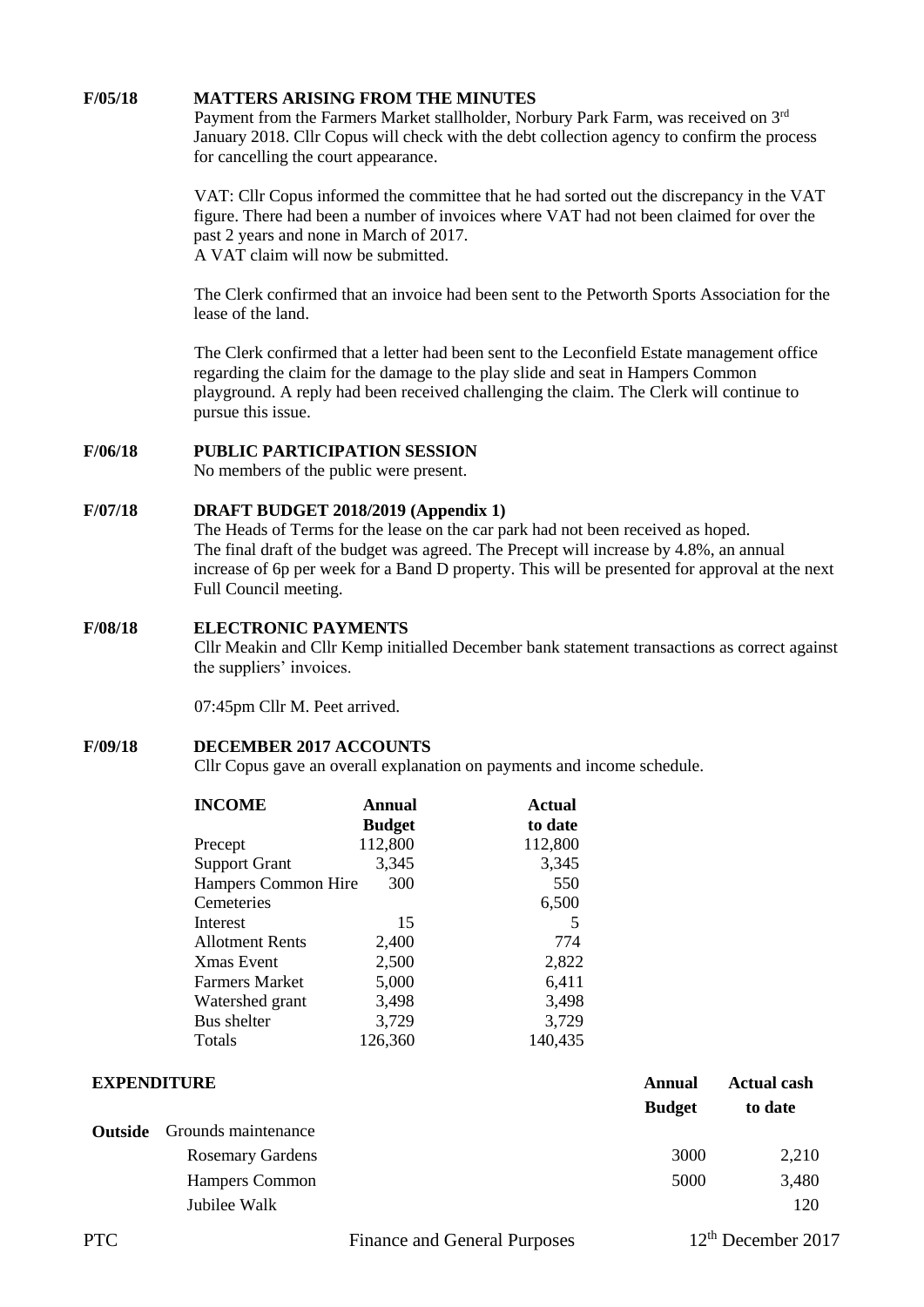|       | Cemeteries                             | 1000   | 18,030           |
|-------|----------------------------------------|--------|------------------|
|       | Other areas                            |        | 4,070            |
|       | Rosemary Gardens Maintenance           | 800    | $\boldsymbol{0}$ |
|       | Hampers Common Maintenance             | 1,500  | 409              |
|       | Hampers Common Lease                   | 350    | $\mathbf{0}$     |
|       | Safety checks                          | 576    | 1,181            |
|       | Waste & Dog Bins                       | 1,200  | 1,446            |
|       | Hanging Baskets - Maintenance          | 800    | 674              |
|       | Hanging Baskets - Watering             | 2,000  | 1,452            |
|       | Garden Watering                        |        | $\overline{0}$   |
|       | Planters                               | 200    | $\boldsymbol{0}$ |
|       | <b>CCTV</b>                            | 5,000  | 5,000            |
|       | <b>Street Lighting</b>                 | 1,800  | 1,293            |
|       | Church clock                           | 250    | $\boldsymbol{0}$ |
|       | General Maintenance                    | 2,000  | 562              |
|       |                                        | 25,476 | 39,927           |
|       |                                        |        |                  |
|       | <b>Allotments Lease</b>                | 1,500  | 1,500            |
|       | <b>Allotments Water</b>                | 250    | 211              |
|       | <b>Allotments Maintenance</b>          | 750    | $\overline{0}$   |
|       |                                        | 2,500  | 1,711            |
|       | Xmas Event - General                   | 1,300  | 1,968            |
|       | Xmas Event - Tree pit                  | 500    | $\mathbf{0}$     |
|       | Xmas Event - Lighting                  | 500    | 122              |
|       |                                        | 2,300  | 2,090            |
|       |                                        |        |                  |
| Admin | <b>Farmers Market</b>                  | 4,000  | 3,274            |
|       | <b>Bank Charges</b>                    |        | 20               |
|       | Office Rent & Service Charges          | 6,700  | 5,789            |
|       | Clerk's Salary                         | 31,000 | 6,362            |
|       | Clerk's pension from $1/2/2017$ @      |        |                  |
|       | 3%                                     | 756    | $\boldsymbol{0}$ |
|       | Office temp                            | 1,000  | 8,756            |
|       | <b>HR</b> Consultancy                  | 1,200  | 821              |
|       | Insurance                              | 1,500  | 1,337            |
|       | SALC/SLCC Subscriptions/Contracts      | 900    | 868              |
|       | <b>Audit Fee</b>                       | 1,000  | 1,040            |
|       | Annual meetings                        | 150    | 305              |
|       | Office Expenditure                     | 900    | 826              |
|       | Expenses/Postage                       | 120    | 146              |
|       | Repayment of £80k loan for playgrounds | 8,900  | 8,960            |
|       | <b>Local Election</b>                  | 2,000  | $\boldsymbol{0}$ |
|       | Training                               | 1,000  | 168              |
|       | Web Site                               | 200    | 30               |
|       |                                        |        |                  |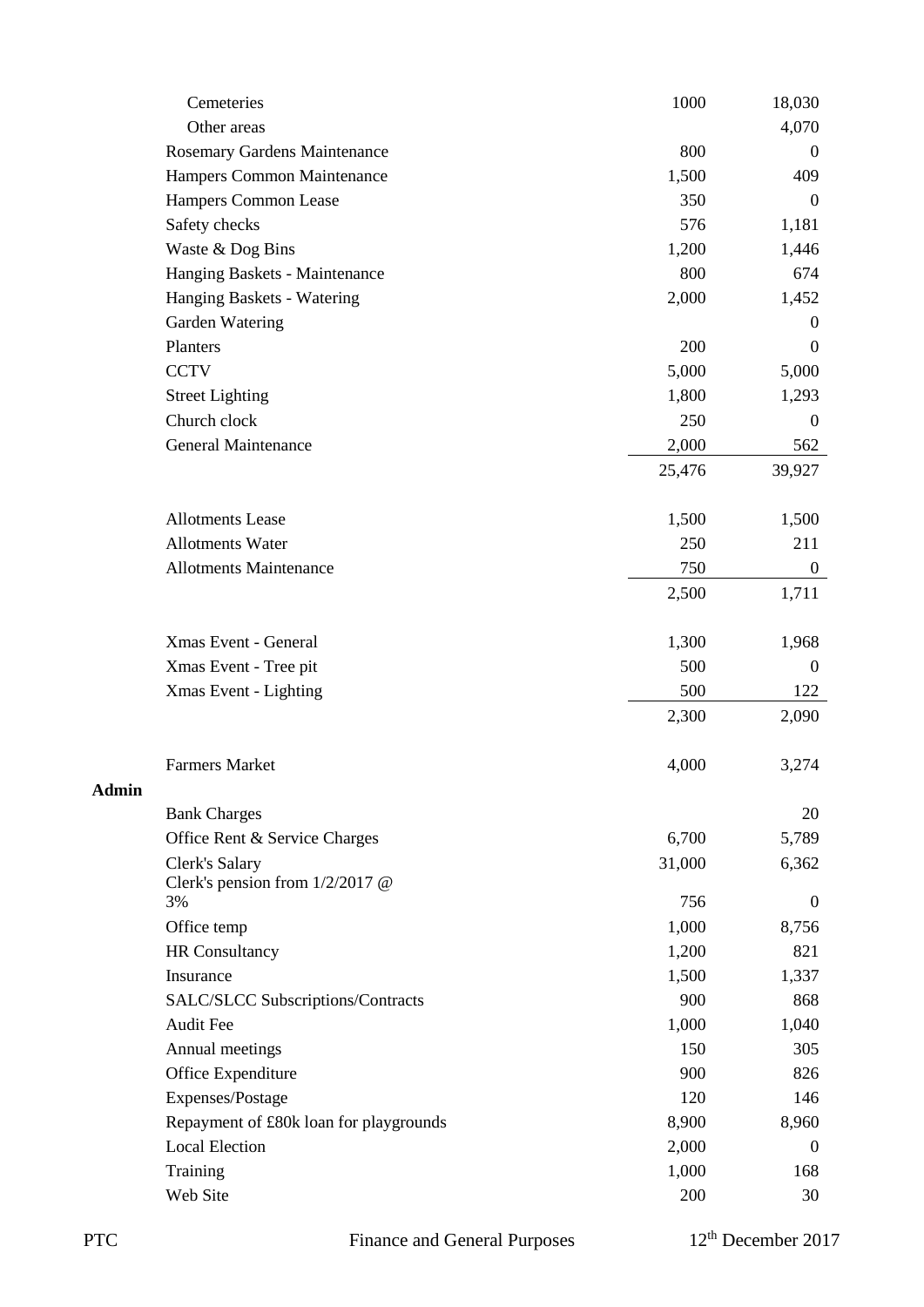|             | Comms/IT                                         | 800      | 519          |
|-------------|--------------------------------------------------|----------|--------------|
|             | Office Water                                     | 110      | 47           |
|             |                                                  | 58,236   | 35,993       |
| <b>Misc</b> |                                                  |          |              |
|             | <b>Grants Awarded</b>                            | 4,000    | 2,000        |
|             | Repayment of £10k loan for skatepark             | 1,221    | $\mathbf{0}$ |
|             | Skatepark                                        | 500      | $\Omega$     |
|             | Watershed work<br>Traffic consultant recommended |          | 3,498        |
|             | works                                            | 2,500    | 4,580        |
|             | War Memorial                                     | $\Omega$ | $\theta$     |
|             | Street light refurbishment                       | 3,200    | $\theta$     |
|             | Bus shelter                                      | 2,500    | 6,047        |
|             | Jubilee walk                                     | 500      | $\mathbf{0}$ |
|             | Chairman's allowance                             | 250      | 100          |
|             | Petworth Pages contribution                      | 1,140    | 855          |
|             | Jubilee Walk Info Boards, Gates etc              | 3,500    | $\theta$     |
|             | Grove Lane allotment wall                        | 4,500    | $\Omega$     |
|             | Cemetery seat                                    | 500      | 188          |
|             | Office redecoration                              | 500      | $\Omega$     |
|             | Neighbourhood Plan                               | 7,000    | 12,728       |
|             | Petworth Sports                                  |          | 1,945        |
|             | Unallocated budget/contingency                   | 2,000    | 1,476        |
|             |                                                  | 33,811   | 33,417       |
|             | <b>Totals</b>                                    | 126,323  | 116,411      |

#### **F/10/18 BANK RECONCILATION AS AT END DECEMBER 2017**

| <b>BALANCE SHEET</b>                     |            |                        |            |
|------------------------------------------|------------|------------------------|------------|
| Reserve at 1 April 2017 - general        | 27,336     | Nat West balances at   | 31/12/2017 |
| Reserve at 1 April 2017 - for allotments | 1,369      | <b>Current Account</b> | 6,085.10   |
| Reserve at 1 April 2017 - for FM         | 3,122      | Deposit Account        | 37,115.99  |
| Reserve at 1 April 2017 - for Playparks  | $-5,923$   |                        |            |
| Reserve at 1 April 2017 - for Bus shelt  | 3,000      |                        |            |
| Less: Recoverable VAT 2015/16            | 669        |                        |            |
| Less: Recoverable VAT 2016/17            | $-1,011$   |                        |            |
| Less: Recoverable VAT 2107/18            | $-9,385$   |                        |            |
| Plus: income                             | 140,435    |                        |            |
| Less: expenditure                        | $-116,411$ |                        |            |
|                                          |            |                        |            |
| Balance a 31/12/2017                     | 43,201.09  |                        | 43,201.09  |

#### **F/11/18 INVOICES FOR APPROVAL**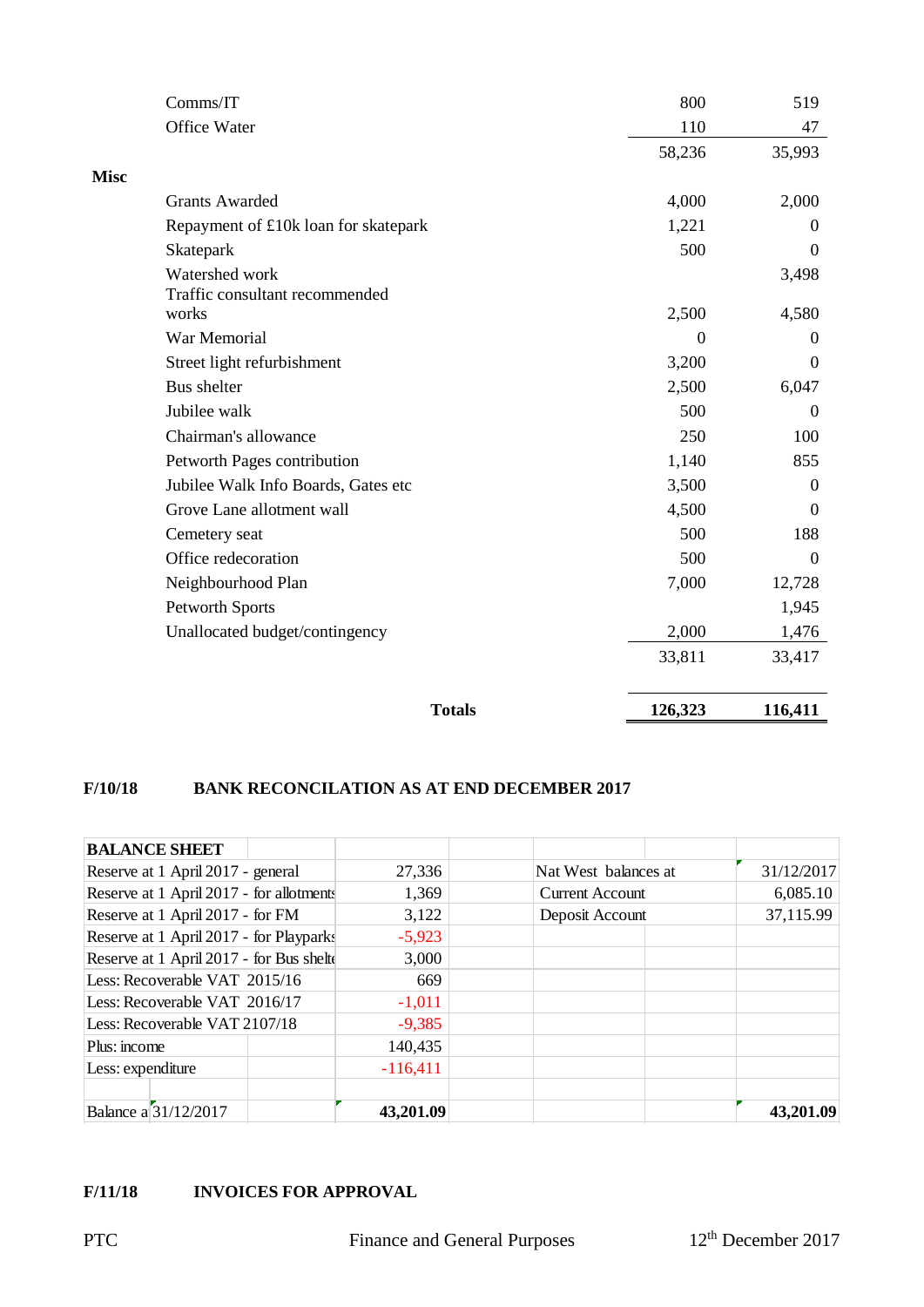| Leconfield Estate        | 323.22 |
|--------------------------|--------|
| Fiona Kemp               | 19.95  |
| Steeple                  | 144.00 |
| Harsha                   | 50.00  |
| Flude                    | 276.00 |
| Harsha                   | 75.00  |
| <b>HJS Land services</b> | 690.00 |
| Vantage Publishing       | 78.00  |
| Leconfield Hall          | 794.00 |
| Austens Homeware         | 3.38   |
| Bexley Printers          | 271.00 |
| Euphorbia Gdn Design     | 225.00 |
| Judith Gardener          | 208.14 |
| Melanie Kite             | 137.26 |
| <b>CDC</b>               | 50.00  |
| Julie Aguilar            | 285.00 |

The invoices due for payment were reviewed and agreed to be recommended to Council for Payment.

#### **F/12/18 RECEIPTS**

| Dinkyccino            | 45.00  |
|-----------------------|--------|
| Wildwood              | 35.00  |
| Tullens               | 35.00  |
| <b>Best Kebab</b>     | 60.00  |
| Collection            | 104.53 |
| Hall money            | 42.46  |
| Picnic Hamper         | 105.00 |
| Silver Moon           | 45.00  |
| Pure Delights         | 15.00  |
| Noble and Stace       | 35.00  |
| Tesla                 | 90.00  |
| <b>Selsey Willows</b> | 35.00  |
| <b>MUD</b> Foods      | 35.00  |
| <b>Farmers Mkt</b>    | 150.00 |
| Wildwood              | 35.00  |
| Interest              | 1.47   |

#### **F/13/18 MATTERS TO BE DISCUSSED AT THE CHAIRMAN'S DISCRETION**

Cllr Peet had received a request from the Gardeners Club asking if the Council could provide a skip in order for all the Station Road allotment holders to clear all the rubbish from the allotment site.

It was agreed that this would be a good idea and Cllr Peet would liaise with the Gardening Club and arrange for a skip to be delivered.

The Clerk has arranged for herself and Cllr Copus to have a demonstration of the proposed new accountancy package from Rialtas. Subsequent to this they will make a decision as to whether it is suitable for the Council.